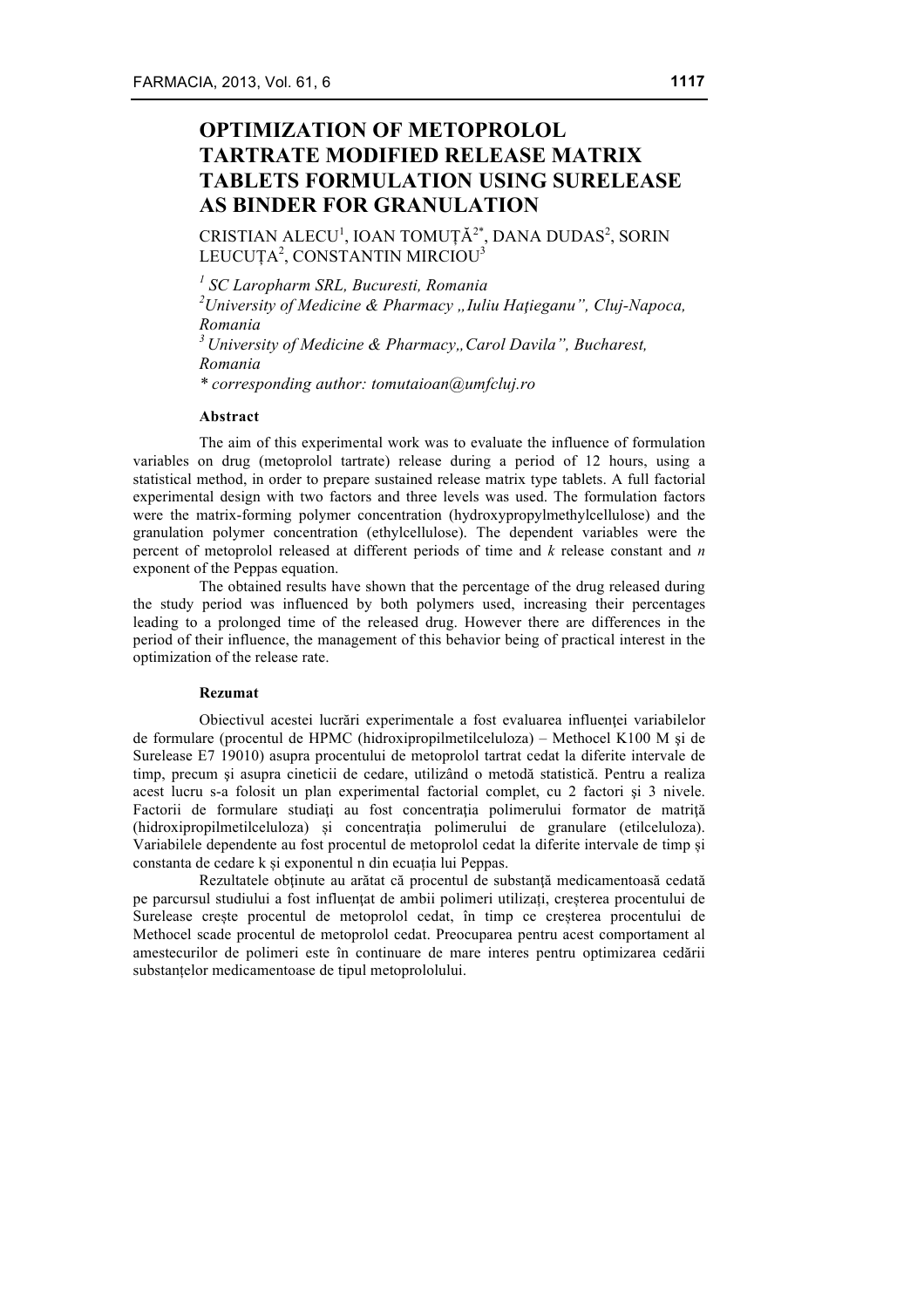**Keywords:** metoprolol, Surelease, extended release matrix, experimental design

#### **Introduction**

Metoprolol is used in the treatment of several diseases of the cardiovascular system due to its selectivity in blocking the β1 receptors. Its high solubility determines a short half-life (3-5 hours) and a rapid drug release. Therefore, metoprolol is often used as extended-release dosage forms which are designed to release the drug gradually, allowing a reduction in the frequency of administration.

Coated beads, osmotic pumps and matrix tablets are some of the important classes of oral extended-release dosage forms currently in use, the matrix tablets being the easiest approach among these classes. The retarding materials that are commonly used include: hydrophobic 'plastic' materials, e.g. ethyl cellulose, methacrylic acid copolymers; insoluble, erodible materials, e.g. waxes, hydrogenated vegetable oils; hydrophilic polymers, e.g. sodium alginate, cellulosic polymers [1-5].

Hydroxypropyl cellulose (HPC) and hydroxypropyl methylcellulose (HPMC) are hydrophilic cellulose ethers polymers frequently used for oral controlled delivery. HPMC is available in several grades that vary in extent of substitution of hydroxypropoxy and methoxy groups and in viscosity, the hydration rate (i.e. gel formation rate) increasing with increasing hydroxypropoxy group substitutions [6,7]. In oral products, it is primarily used as a matrix in extended-release tablet formulations [8,9]. Surelease is an extended release, aqueous coating system utilizing ethylcellulose as the rate controlling polymer for drug release. The primary means of drug release is by diffusion through the Surelease membrane and is directly controlled by film thickness. By simply increasing or decreasing the amount of Surelease applied, the rate of drug release is modified. It can be used as binder, together with the hydrophilic polymer used for matrix formation [10].

In this study we intended to assess the influence of formulation variables (HPMC – Methocel K100 M and Surelease E7 19010 amount) on drug release from tablets over a 12-hour period, as well as their influence on the kinetic release. The analysis of the experimental design was realised using optimization module from Modde 9.0 software, Umetrics, Sweden.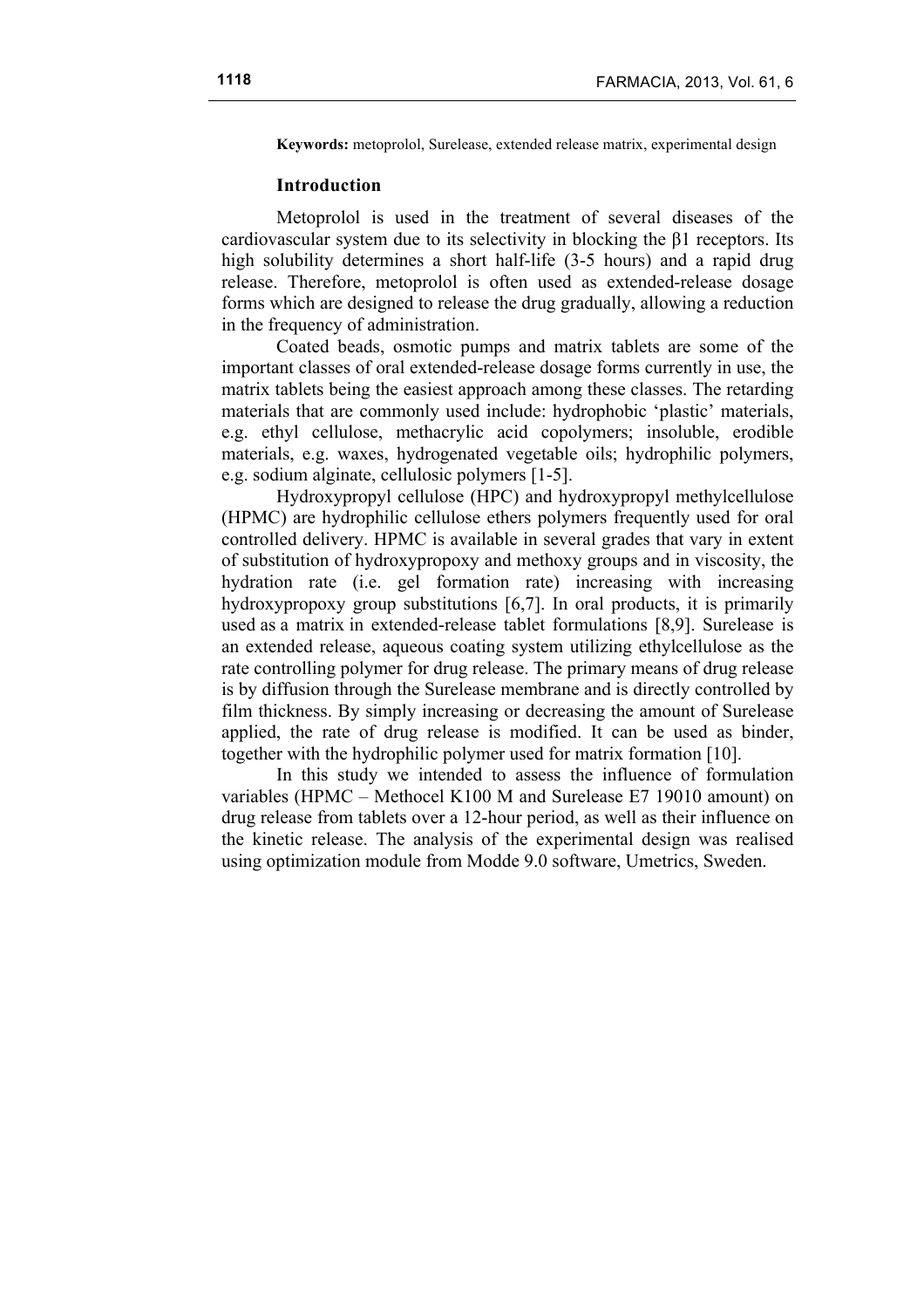# **Materials and Methods**

Apparatus. Fluid bed granulator (Aeromatic A.G., Switzerland); tablet press (Korsch EK-0 Germania), mass volumetric test apparatus SVM (Erweka, Germany); DIN sieve set (VEB MLW, Germany); analytical balance (Sartorius, Switzerland); tablet hardness test apparatus Monsanto (Monsanto, Italy); tablet disintegration test apparatus ZT 2 (Erweka, Germany); tablet friability test apparatus TA (Erweka, Germany).

Materials. Metoprolol tartrate (Microsin, Romania); Lactose monohydrate 200 mesh - (Meggle, Germany); Microcrystallin cellulose PH102 – (JRS, Germany); Polyvinyl pyrolidone – PVP K30 (BASF Germany); Hydroxypropylmethylcellulose - Methocel K100 M (Colorcon, UK); Lactose DC – Tabletoza 80M (Meggle,Germany); Silicon dioxide – Aerosil 200 (Degussa, Germany); Magnesium stearate (Merck, Germany); Surelease E7 19010 (Colorcon, UK).

Methods. *Granules preparation.* Granules were manufactured by a fluid bed granulator (Aeromatic A.G., Switzerland) according to the granulation formula listed in Table I. The binder solution, Surelease E7 19010 used in aqueous dispersions of different concentrations (4%, 8% and 12%), was sprayed by atomization under the working conditions listed in Table II. The granules obtained after ending the atomization of the binder solution were dried for 30 minutes, at  $60^{\circ}$ C in the same apparatus.

|                     | <b>Table I</b><br>Granulation formula |
|---------------------|---------------------------------------|
| Compound            | $\%$ (m/m)                            |
| Metoprolol tartrate | 27.78                                 |
| Lactose monohydrate | 30                                    |
| Surelease E7 19010* | $4 - 8 - 12$                          |
| Distilled water     | q.s.                                  |

\*according with experimental design matrix (Table V)

| וחו<br>.,<br>Æ<br> |  |
|--------------------|--|
|--------------------|--|

| Working conditions                                        |         |  |  |  |  |  |  |
|-----------------------------------------------------------|---------|--|--|--|--|--|--|
| Solution spray rate or flow $-$<br>peristaltic pump (rpm) | 10      |  |  |  |  |  |  |
| Nozzle diameter (mm)                                      | 0.8     |  |  |  |  |  |  |
| Atomization pressure(atm)                                 | 1       |  |  |  |  |  |  |
| Air volume $(m^3/min)$                                    | $3 - 5$ |  |  |  |  |  |  |
| Inlet Air Temperature $(^0C)$                             | 70      |  |  |  |  |  |  |
| Outlet Air Temperature $({}^{0}C)$                        | 27-33   |  |  |  |  |  |  |
| Spraying duration (min)                                   | 25      |  |  |  |  |  |  |

*Tablets preparation.* The granules were mixed with compression excipients, the compression formula being presented in Table III. Tablets were manufactured by an eccentric tablet press Korsch EK0 equipped with a 10 mm diameter lenticular set punch. The tablet press was adjusted so that the compressed tablets had an average mass of 450 mg corresponding to a concentration of 100 mg metoprolol tartrate/tablet.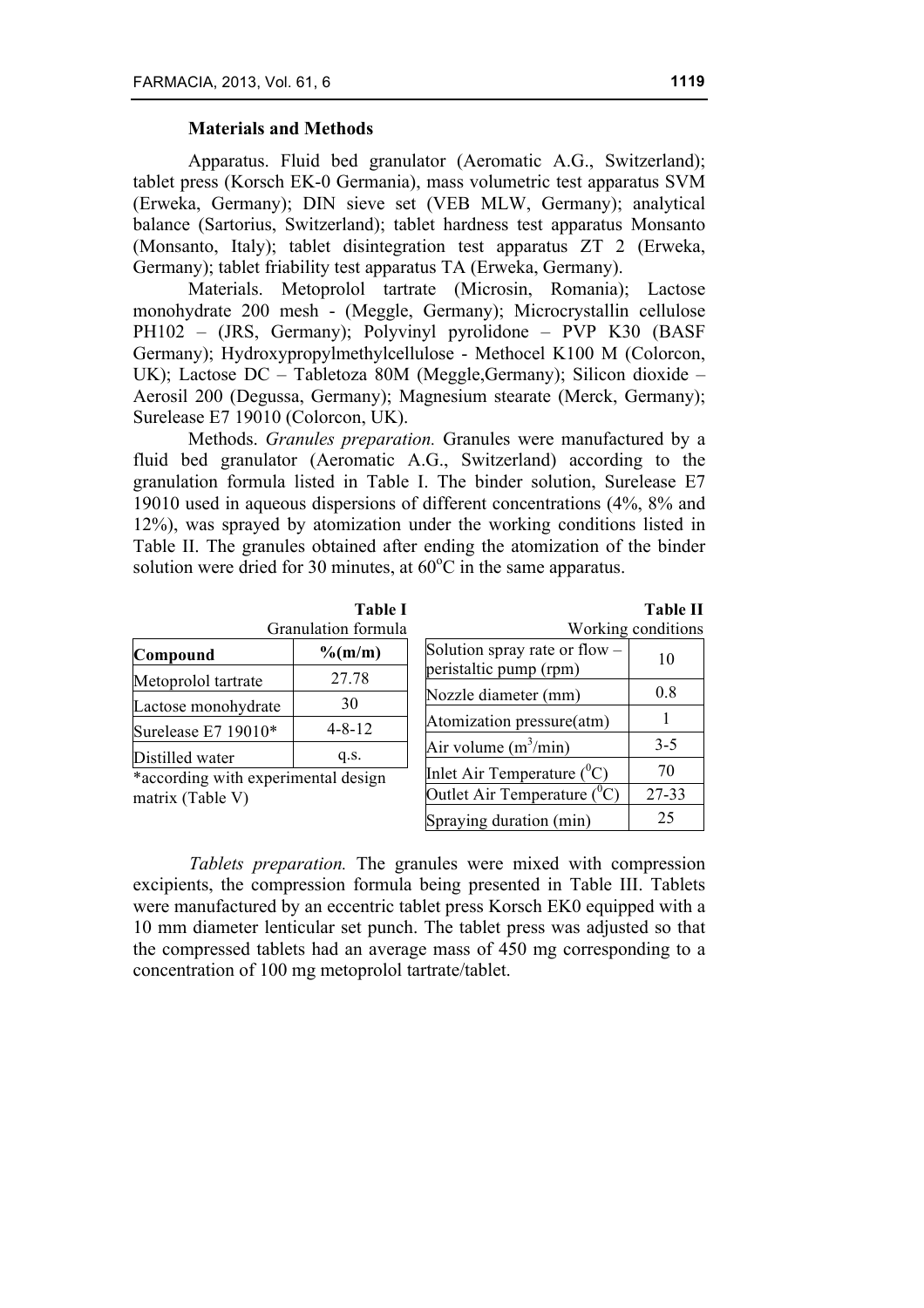|                           | Compression formula |  |  |  |  |
|---------------------------|---------------------|--|--|--|--|
| Compound                  | $\%$ (m/m)          |  |  |  |  |
| Metoprolol granules*      | 53                  |  |  |  |  |
| Methocel K100 M**         | $20 - 30 - 40$      |  |  |  |  |
| Lactose DC                | $25 - 15 - 5$       |  |  |  |  |
| Silicon Dioxide           |                     |  |  |  |  |
| <b>Magnesium Stearate</b> |                     |  |  |  |  |

\*according with the composition shown in Table I

\*\* according with the experimental design matrix (Table V)

*Experimental Design.* The study was conducted according to a full factorial experimental design with two factors and three levels. Modde 9.0 optimization program, Umetrics, Sweden was used for the experimental design construction, coefficients and statistical parameters computation and fitting of the experimental data in order to evaluate the results. Table IV presents the independent variables (formulation and process variables) and their level of variation, the experimental design matrix is shown in Table V and Table VI illustrates the dependent variables.

#### **Table IV**

**Table VI**

8 k Peppas Y<sub>8</sub> 9 n Peppas  $\vert$  Y<sub>9</sub>

| Independent Variables (Formulation and Process Variables) |
|-----------------------------------------------------------|
|-----------------------------------------------------------|

| <b>Variables</b>               |               | <b>Levels</b> |    |    |  |  |  |
|--------------------------------|---------------|---------------|----|----|--|--|--|
|                                | <b>Symbol</b> | -             |    |    |  |  |  |
| SURELEASE concentration $(\%)$ |               |               |    |    |  |  |  |
| METHOCEL concentration $(\% )$ |               | 20            | 30 | 40 |  |  |  |

# **Table V** The Experimental Design Matrix

|                |                | The Experimental Design Matrix |              |                          | Dependent variables |
|----------------|----------------|--------------------------------|--------------|--------------------------|---------------------|
| <b>Name</b>    | $\mathbf{X}_1$ | $\mathbf{X}_2$                 | No.          | <b>Results</b>           | <b>Symbol</b>       |
| N <sub>1</sub> |                | 20                             |              | % released at 1 hour     |                     |
| N2             |                | 30                             |              | % released at 2 hours    | ${\rm Y_2}$         |
| N <sub>3</sub> |                | 40                             | $\mathbf{3}$ | % released at 3 hours    | $Y_3$               |
| N <sub>4</sub> |                | 20                             | 4            | $\%$ released at 4 hours | ${\rm Y}_4$         |
| N <sub>5</sub> |                | 30                             |              | % released at 6 hours    | ${\rm Y}_5$         |
| N <sub>6</sub> |                | 40                             | 6            | % released at 8 hours    | ${\rm Y}_6$         |
| N <sub>7</sub> | 12             | 20                             |              | % released at 12         |                     |
| N8             |                | 30                             |              | hours                    |                     |

 $X_1 - %$  SURELEASE,  $X_2 - %$ METHOCEL

N9 | 12 | 40 N10 8 30

**Exp Name**  $\mathbf{X}_1$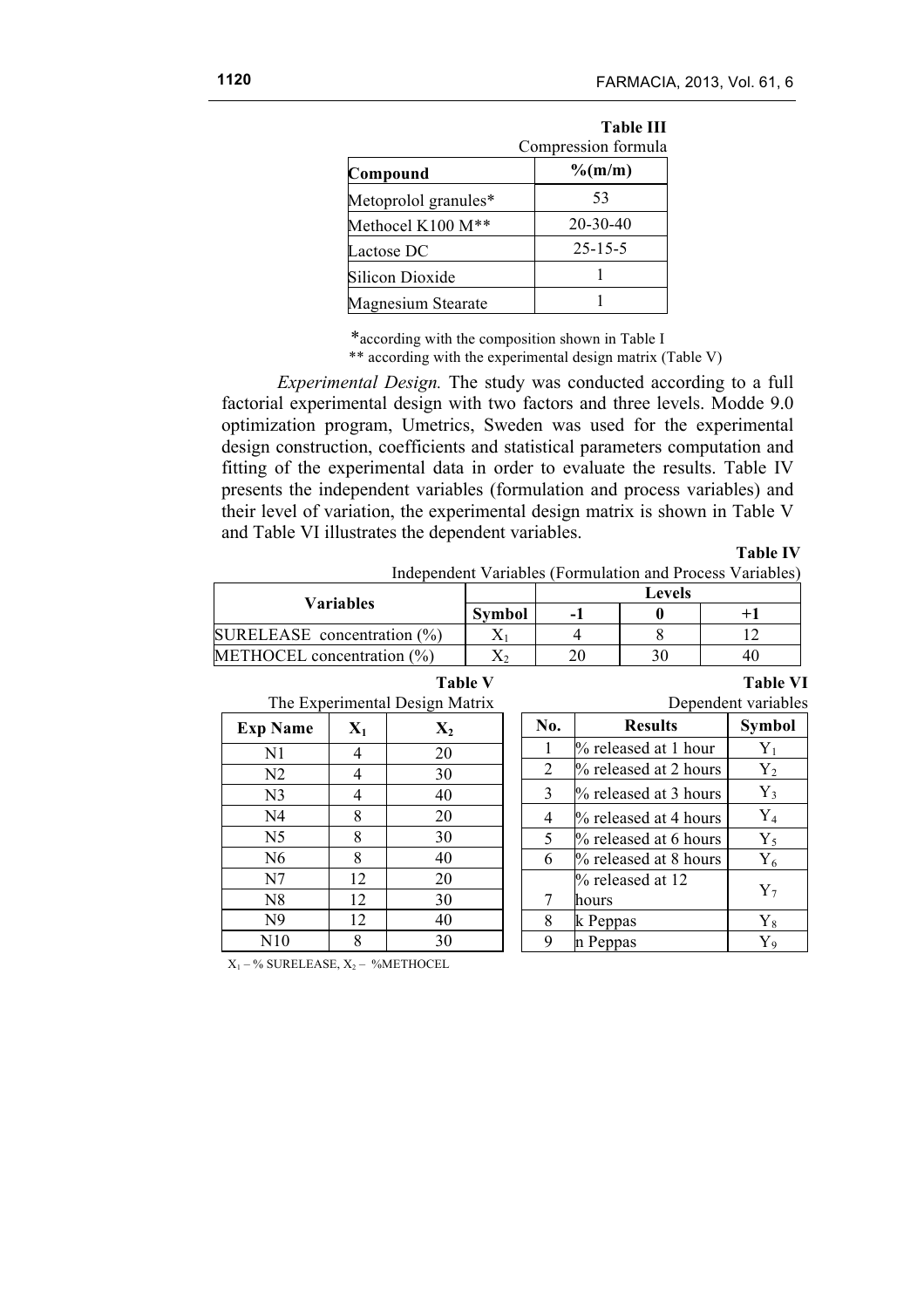*Determination of the dependent variables.* The percentage of metoprolol tartrate released at different times (1, 2, 3, 4, 6, 8, 12 hours) and the coefficients of Peppas kinetic equation (*k* and *n*) represented the dependent variables in this research study.

Metoprolol release from the prepared matrix tablets was assessed by dissolution testing in accordance with Eur.Ph.: apparatus no. 2 (blades) was used at a rotation speed of 50 rpm; the release study was performed in 900 mL phosphate buffer pH 6.8; the concentrations of dissolved drug were spectrophotometrically determined at 275nm. Sampling times were: 1, 2, 3, 4, 6, 8 and 12 hours.

*Kinetic release evaluation*. To determine the release kinetics, fitting the experimental data with different mathematical equations: first order, zero order [11], Korsmeyer-Peppas [12,13], Hixson-Crowell [14] and Baker-Lonsdale were performed. Kinetic equations used for fitting the experimental data are shown in Table VII.

For the computation of release kinetics, only a value greater than 80% was considered. If the correlation coefficient is close to 1 [15,16] and Akaike index value is smaller [12,17], release kinetics is considered adequate.

|                    | Release models tested                                 |
|--------------------|-------------------------------------------------------|
| Baker-Lonsdale     | $(3/2)[1-(1-(Q_t/Q_\infty)^{2/3}]- (Q_t/Q_\infty)=Kt$ |
| $Korsmeyer-Peppas$ | $Q_t/Q_\infty = K_k t^n$                              |
| Hixson-Crowell     | $Q_0^{1/3} - Q_t^{1/3} = K_s t$                       |
| Higuchi            | $Q_t/Q_\infty = K_k t^{0.5}$                          |
| First Order        | $Q_t/Q_\infty = K_k t$                                |
| Zero Order         | $O_f = O_0 + K_0 t$                                   |

### **Results and Discussion**

Table VIII and Figure 1 illustrate the results obtained after *in vitro* dissolution of the matrix tablets prepared according to the experimental design. The influence of the formulation factors, namely the percentage of Methocel and the type of polymer coating, on the properties of the resulted granules and tables are specified in the matrix of the results (Table VIII).

**Table VII**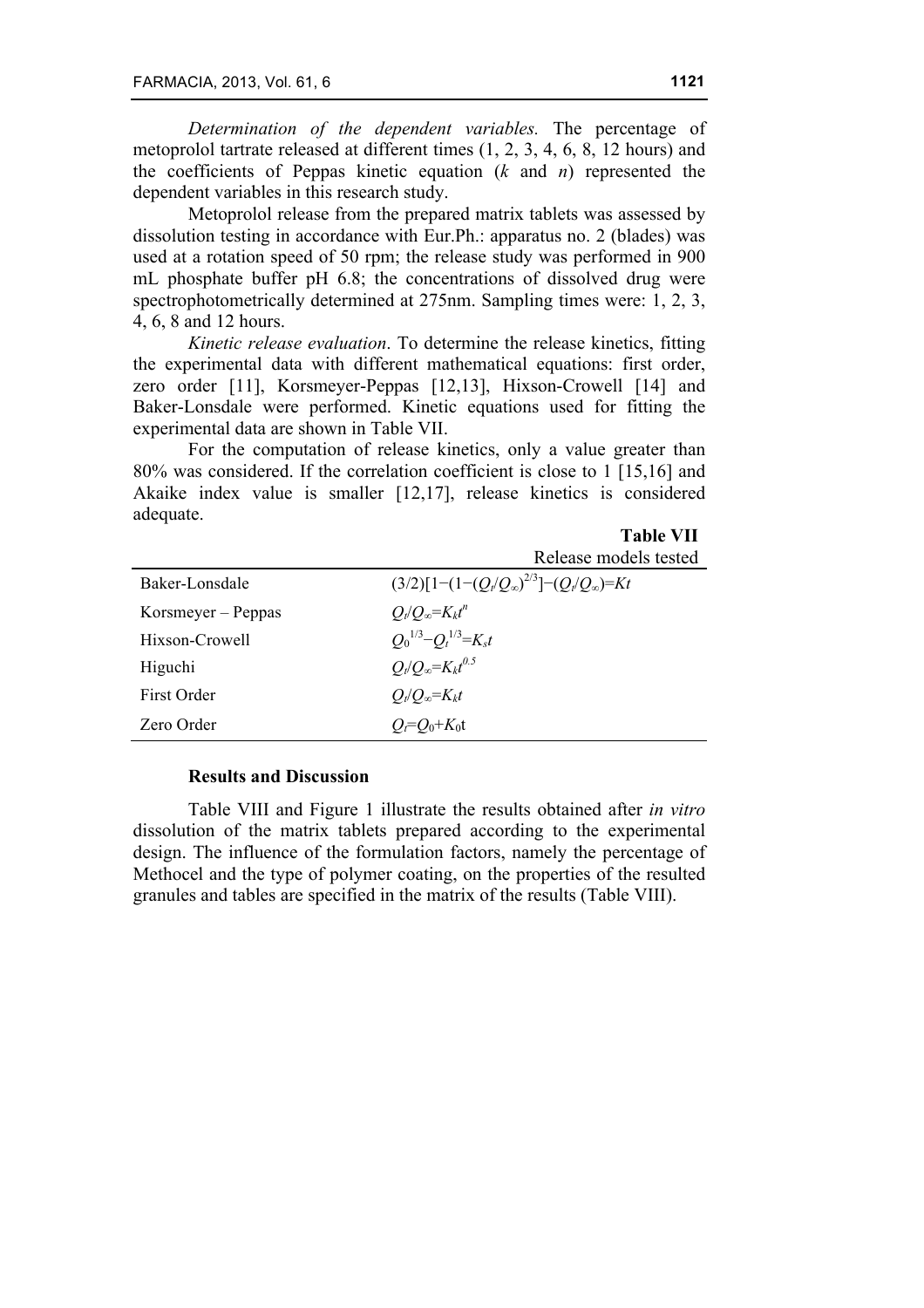

Drug dissolution profiles of formulations made according to the experimental design

*Experimental Design Analysis. Goodness of Fit.* In making and analyzing the experimental design the optimization program Modde 9.0 (Umetrics, Suedia) was used [18]. Fitting the experimental data and calculating the statistical parameters for the validation of the experimental design was performed with the same program, using the **Partial Least Squares (PLS)** method. The reliability of the experimental design was verified by calculating the following statistical parameters:  $R^2$ ,  $Q^2$ , ANOVA test and dependence curves [18,19].  $R^2$  represents the variation fraction of the response explained by the model and  $Q^2$  represents the variation fraction of the response that can be predicted by the model. Values close to 1 for both  $R^2$  and  $Q^2$  indicate a very good model with excellent predictive power. A value of  $R^2$  validity under 0.25 represents a proper fitting. A value of  $Q^2$ reproducibility under 0.5 represents a weak process control [18,19].

|                       | <b>Table VIII</b> |
|-----------------------|-------------------|
| Matrix of the results |                   |

| Exp<br>name    | ${\bf Y}_1$ | $\mathbf{Y}_2$ | ${\bf Y}_3$ | $\mathbf{Y}_4$ | $Y_5$ | ${\bf Y}_6$ | $\mathbf{Y}_{7}$ | $\mathbf{Y}_8$ | Y,     |
|----------------|-------------|----------------|-------------|----------------|-------|-------------|------------------|----------------|--------|
| N1             | 21.85       | 32.81          | 41.01       | 47.69          | 58.32 | 69.47       | 83.40            | 22.848         | 0.5255 |
| N2             | 20.87       | 31.61          | 39.74       | 47.01          | 58.82 | 69.80       | 82.83            | 22.043         | 0.5408 |
| N <sub>3</sub> | 18.11       | 28.06          | 36.08       | 42.81          | 54.10 | 64.23       | 76.22            | 19.568         | 0.5569 |
| N <sub>4</sub> | 23.16       | 35.48          | 45.20       | 52.86          | 67.27 | 79.41       | 93.38            | 24.878         | 0.5425 |
| N <sub>5</sub> | 22.17       | 33.76          | 42.53       | 50.11          | 63.57 | 75.28       | 88.09            | 23.656         | 0.5397 |
| N <sub>6</sub> | 19.78       | 29.66          | 37.62       | 44.43          | 56.81 | 67.16       | 78.69            | 20.864         | 0.5450 |
| N7             | 24.52       | 37.41          | 46.84       | 54.64          | 69.20 | 81.23       | 93.89            | 26.502         | 0.5210 |
| N8             | 20.86       | 32.23          | 40.99       | 47.81          | 60.44 | 72.94       | 86.88            | 22.082         | 0.5590 |
| N <sub>9</sub> | 19.84       | 29.82          | 38.14       | 44.34          | 54.44 | 64.24       | 77.07            | 21.054         | 0.5279 |
| N10            | 20.17       | 35.76          | 40.53       | 52.11          | 61.57 | 77.28       | 89.91            | 23.076         | 0.5576 |

 $Y_1$  – released at 1 hour,  $Y_2$  – released at 2 hours,  $Y_3$  – released at 3 hours,  $Y_4$  – released at 4 hours,  $Y_5$  – released at 6 hours,  $Y_6$  – released at 8 hours,  $Y_7$  – released at 12 hours,  $Y_8$  – k Peppas,  $Y_9 - n$  Peppas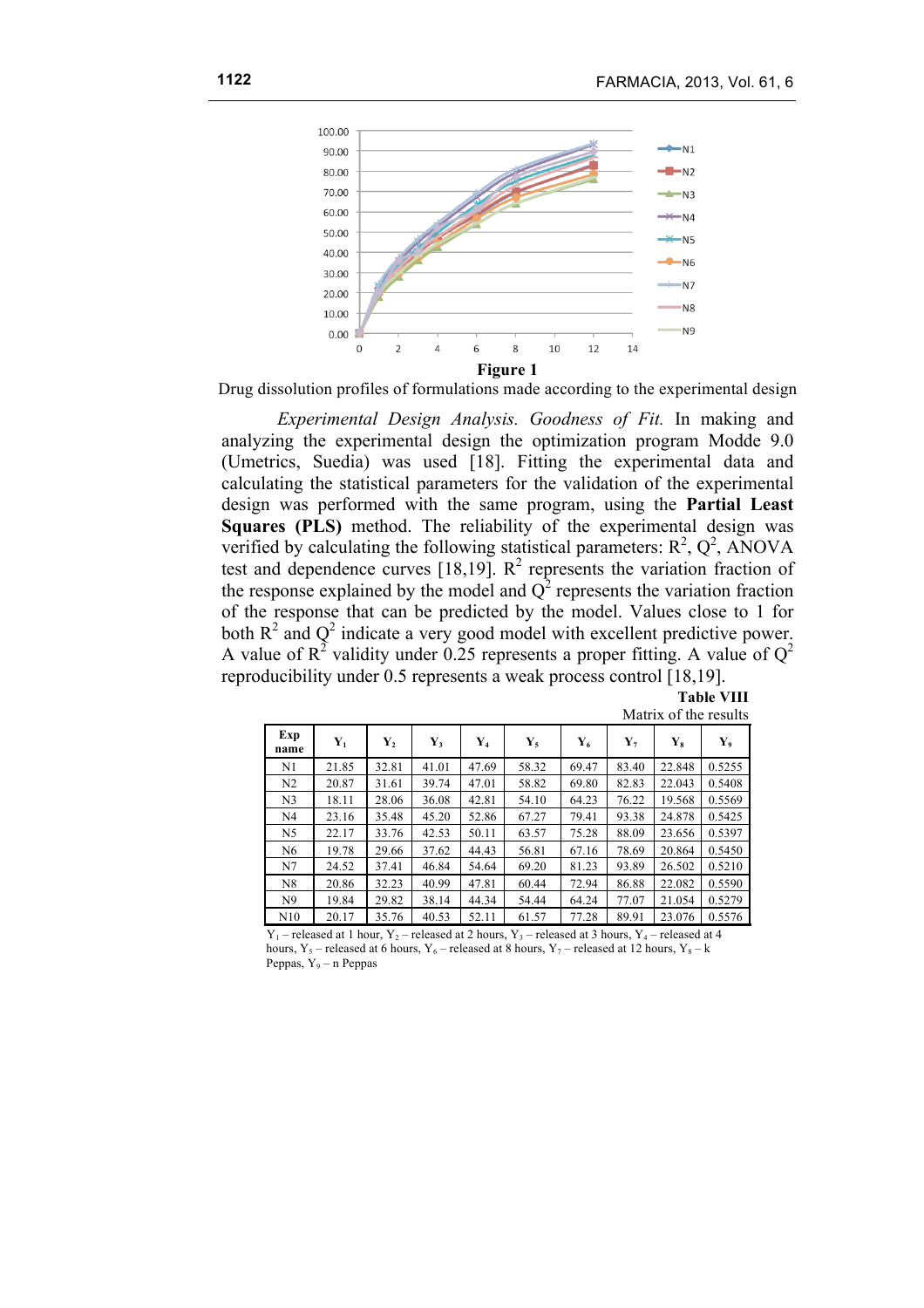Figure 2 shows the results obtained after fitting and calculating the statistical parameters  $R^2$  and  $Q^2$  by using data acquired through the experimental design.



The fitting of the experimental data to the chosen model.  $Y_1$  – released at 1 hour,  $Y_2$  – released at 2 hours, Y<sub>3</sub> – released at 4 hours, Y<sub>4</sub> – released at 4 hours, Y<sub>5</sub> – released at 6 hours, Y<sub>6</sub> – released at 8 hours,  $Y_7$  – released at 12 hours,  $Y_8$  – k Peppas,  $Y_{12}$  – n Peppas

According to available data, the results fit well for  $Y_1-Y_8$  responses. It was not obtained a satisfactory fitting for  $Y_9$  response. The results of ANOVA test show that the experimental data obtained are due to changing the formulation factors:  $p''$  for model is lower than 0.05 and  $p''$  for residual is greater than 0.05, for all responses [18,19]. The results of ANOVA test showed that the experimental data obtained were good for all responses (p for model was lower than 0.05 and p for residual was greater than 0.05 for all responses).

*Analysis of the influence of formulation factors on the active substance release from tablets for a period of 12 hours.* Table VIII illustrates the results obtained after *in vitro* dissolution of the matrix tablets prepared according to the experimental design.

The effect of factors and the effect of interactions between factors on responses are reflected by equation coefficients used for fitting the experimental data [18,19]. They are represented graphically as histograms and isoresponse curves. The histograms from Figure 3 and isoresponse curves from Figure 4 show the differences between the active substance release from tablets for a period of 12 hours due to formulation factors. The purpose of Surelease in the formulation was to cover metoprolol particles during the granulation process in order to reduce the release rate of metoprolol. Surelease's amount increase thickens the coating on metoprolol particles and thus the polymer film becomes stronger and less permeable.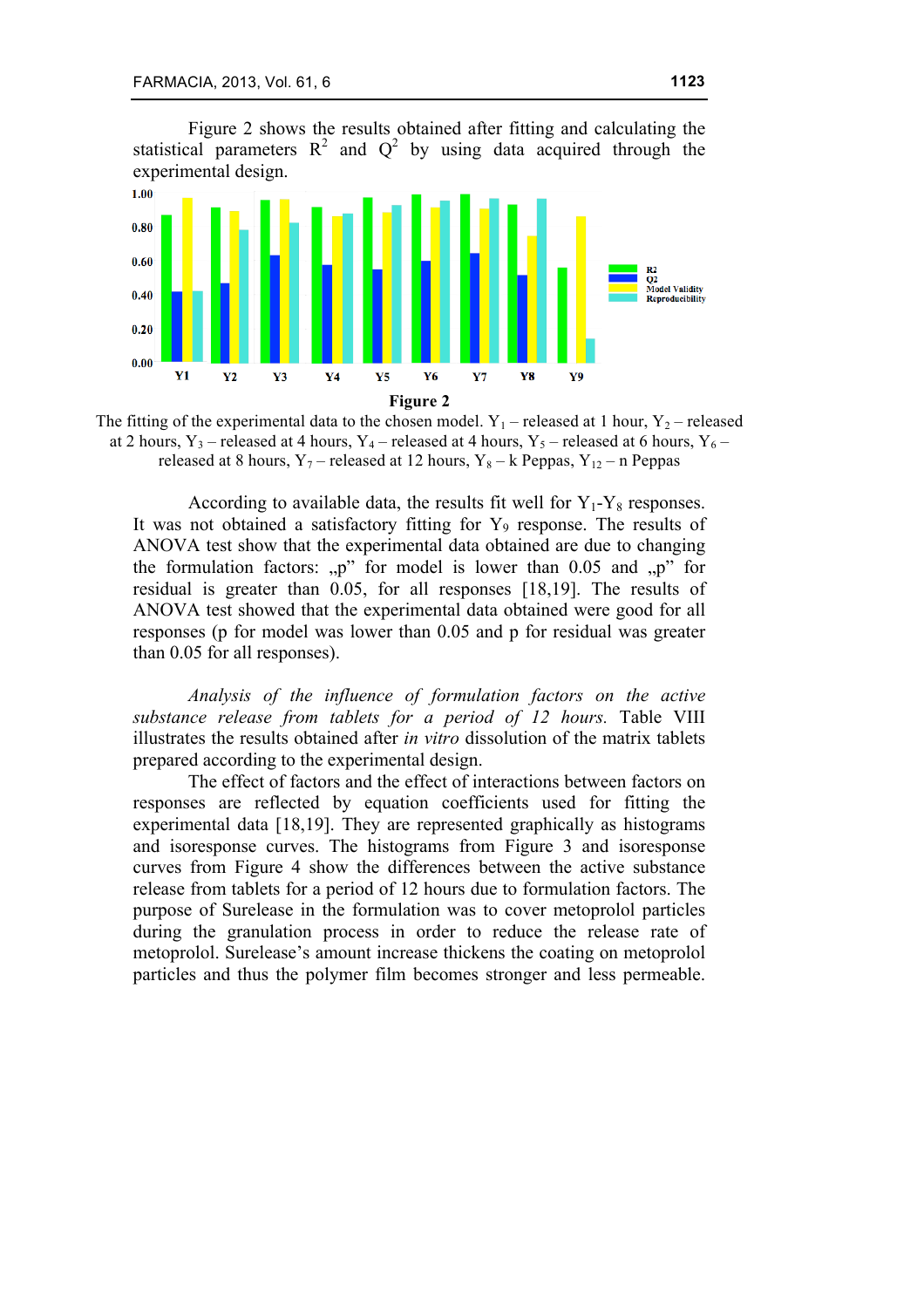The necessary time for water penetration will be longer and the dissolution of metoprolol, will be retarded, leading to the decrease of the drug release.

Methocel (the second formulation factor) acts as matrix forming polymer, allowing drug release as the matrix erodes. An increase in the amount of Methocel reduces the percentage of metoprolol dissolved for all times of determination and thus, the drug release.

The increase of Methocel K100 M amount reduced the rate of the drug released after 1, 2 and 4 hours. The analysis of coefficients shows that only the percentage of Methocel  $(X_2)$  influences the percentage of the drug released after 1, 2 and 4 hours. The percentage of the polymer used for granulation (Surelease) is not significant.



**Figure 3**

The influence of the formulation factors on the active substance release from tablets.  $X_1 - \%$  Surelease,  $X_2 - \%$  METHOCEL,  $Y_1$  – released at 1 hour,  $Y_3$  – released at 3 hours,  $Y_4$  – released at 4 hours,  $Y_5$  – released at 6 hours,  $Y_6$  – released at 8 hours,  $Y_7$  – released at 12 hours

But for all the rest of investigated times (3, 6, 8, 12 hours), the percentage of the drug released is influenced by the percentage of Surelease  $(X_1)$ , as well as the percentage of Methocel K100 M  $(X_2)$ ; increasing the amount of Surelease (used as a binder) increases the percentage of the drug released, while increasing the amount of Methocel K100 M (matrix forming polymer) reduces the percentage of the drug released. The intensity of the influence of the first formulation factor  $X_1$  (the amount of Surelease used as a binder) is lower than that of  $X_2$  factor (the amount of Methocel K100 M) at all determination times.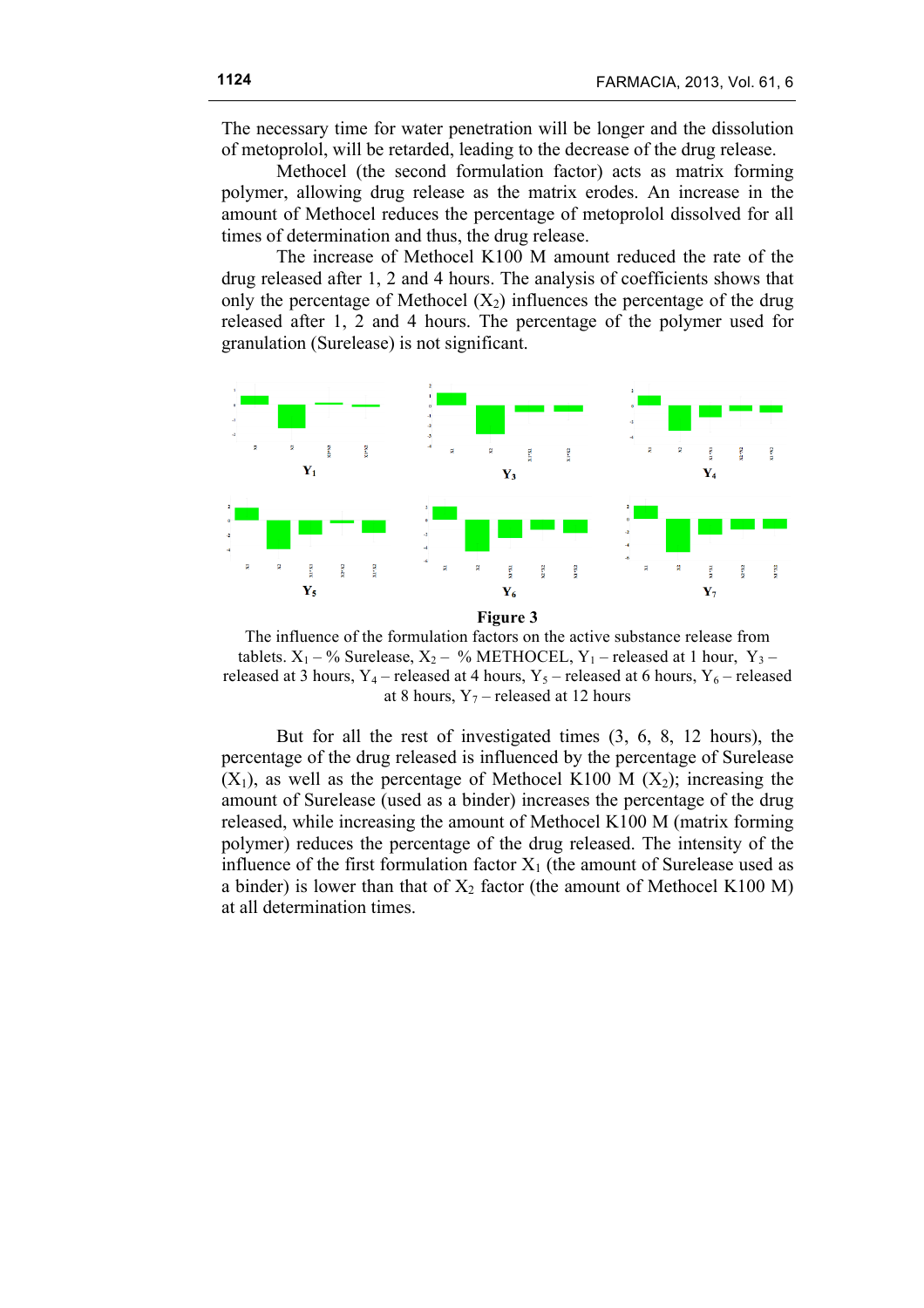

The influence of the formulation factors on the active substance release from tablets.  $Y_1$  – released at 1 hour,  $Y_2$  – released at 2 hours,  $Y_3$  – released at 3 hours,  $Y_4$  – released at 4 hours,  $Y_5$  – released at 6 hours,  $Y_6$  – released at 8 hours,  $Y_7$  – released at 12 hours

The increase of the percentage of the drug released when increasing the amount of Surelease occurs when using a small percentage of Methocel (20%). The explanation could be the following: when increasing Surelease amount, the polymer thickness increases and film plasticity decreases. Decreased plasticity makes the polymer to become brittle and break in the moment of compression, if the percentage of Methocel is low. So, at *in vitro* release evaluation, increasing the percentage of Surelease at low Methocel concentrations (20%) has the effect of increased metoprolol release at 3, 6, 8, 12 hours. On the other hand, for increased Methocel percentages (40%), the percentage of the released drug is not significantly affected by the amount of Surelease (Figure 3).

The influence of  $X_1$  formulation factor on the release does not have the same intensity at all times studied (it has a significant influence only at 3, 6, 8, 12 hours) and the influence is linear in the experimental field. In contrast with  $X_1$ ,  $X_2$  formulation factor (the amount of Methocel K100 M) effect on release has nearly the same intensity at all times studied, and the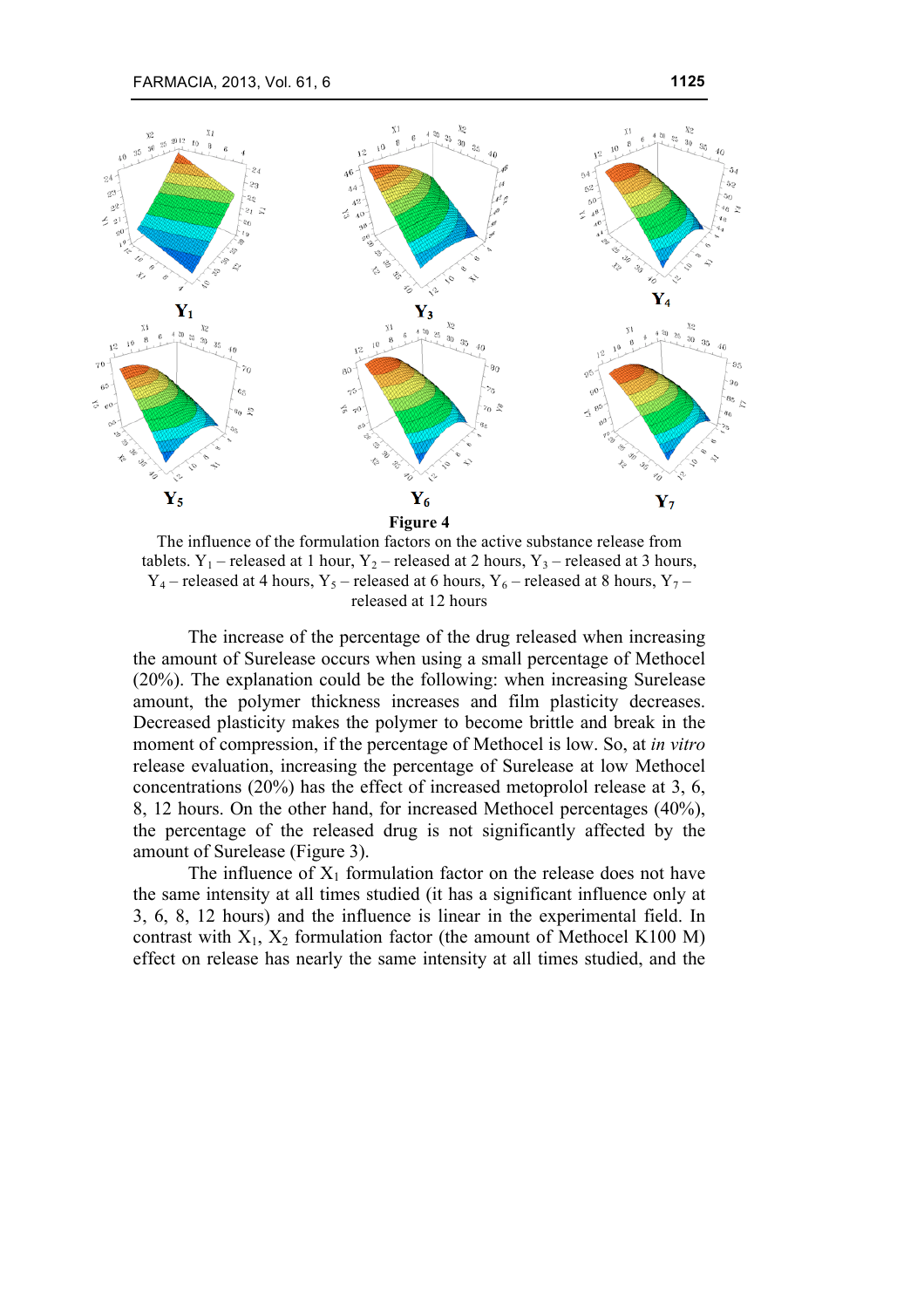influence is linear in the experimental field. There are interactions between the formulation factors studied at 6, 8 and 12 hours. There is a strong interaction between  $X_1^*X_1$  and  $X_1^*X_2$  at 6 hours, and at 8 and 12 hours appears also the  $X_2^*X_2$  interaction, which increases in intensity between these last two times. Concurrent increase of Surelease amount  $(X_1)$  and Methocel K100 M amount  $(X_2)$  decrease the percentage of the drug released at 6, 8 and 12 hours. There are no interactions between the formulation factors studied at 1-4 hours.

Therefore, the percentage of the drug released during the 12 hours is influenced both by Methocel amount  $(X_2)$  and Surelease amount  $(X_1)$ : increasing the percentage of Surelease leads to the increase of the percentage of the released drug and increasing the percentage of Methocel leads to the decrease of the percentage of the released drug. Also, the percentage of Surelease  $(X_1)$  has no influence on drug release at 1, 2, 4 hours, it appears only at 3, 6, 8 and 12 hours; in contrast with Surelease, the influence of Methocel K100 M concentration is almost the same at all sampling times.

Other researchers achieved similar results regarding release extension of drugs by polymers. Nellore et al. prepared tablets containing different amounts of HPMC (10-40%) and studied the effect of HPMC amount on release rate of metoprolol from tablets prepared by direct compression. The increase of HPMC percentage from 10% to 40% significantly delayed the release of metoprolol tartrate from tablets [2].

Sakellariou et al. showed that HPMC is incompatible with ethylcellulose, leading to inhomogeneous films [1,20], which may explain the different influence of Surelease amount on release depending on HPMC concentration. Muschert et al. achieved a decrease of diltiazem HCl release from pellets coated with thin ethylcellulose film, unlike the results obtained in this study [21].

The results show that the increase of HPMC amount can lead to formulations with a satisfactory drug release rate.

*Kinetic release analysis.* Table IX illustrates the results obtained after fitting the data with different kinetic equations. For all formulations, the best fit of the *in vitro* release data was obtained for Peppas model. For this reason, the responses introduced in the experimental design were the two parameters of Peppas equation (k and n).

Equation coefficients used for fitting the experimental data obtained at kinetic release evaluation are represented graphically as histograms and isoresponse curves in Figure 5.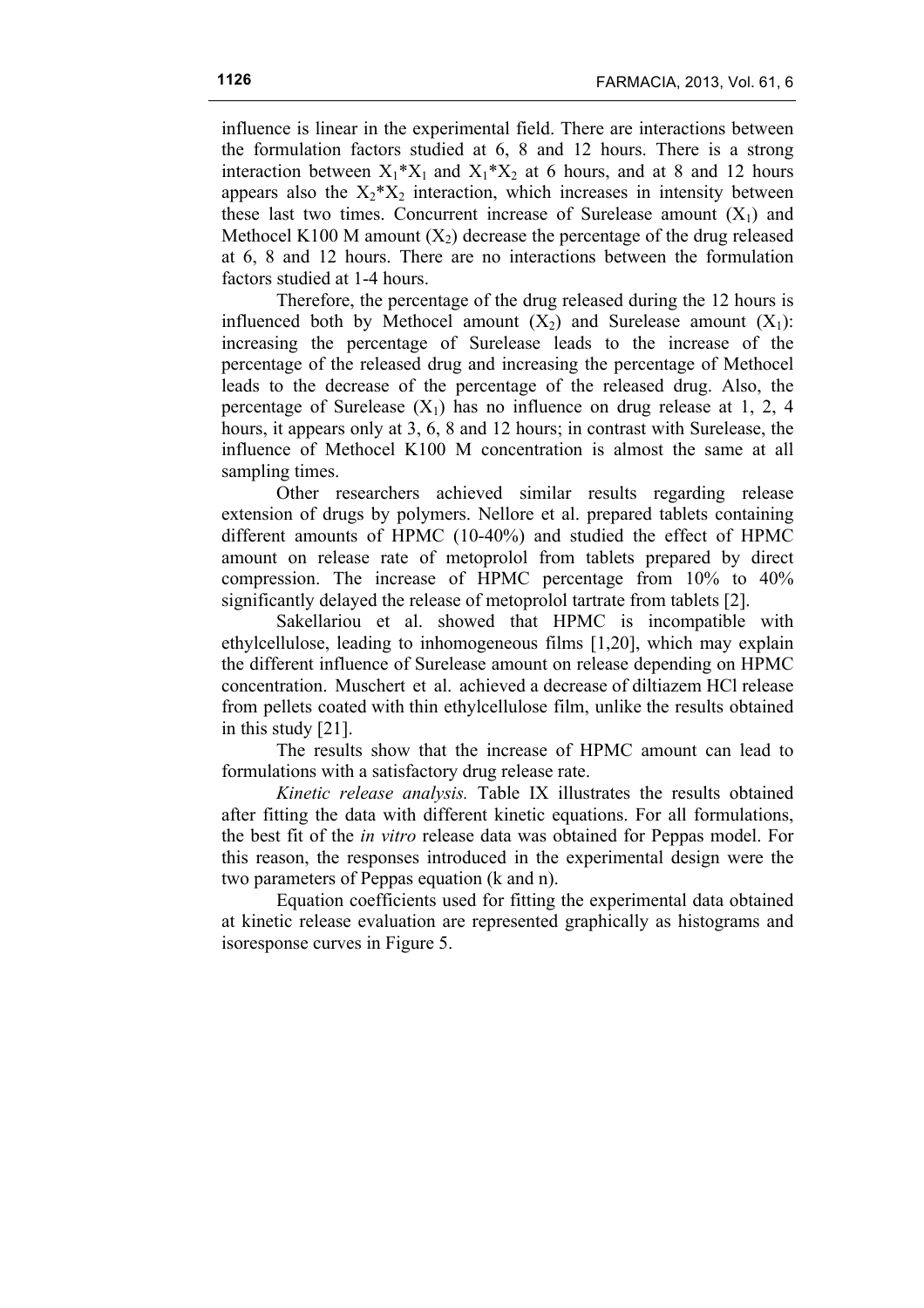| <b>Table IX</b>                                                             |            |        |        |                |                |                |        |        |        |        |        |
|-----------------------------------------------------------------------------|------------|--------|--------|----------------|----------------|----------------|--------|--------|--------|--------|--------|
| The results obtained from fitting the data with different kinetic equations |            |        |        |                |                |                |        |        |        |        |        |
|                                                                             |            | N1     | N2     | N <sub>3</sub> | N <sub>4</sub> | N <sub>5</sub> | N6     | N7     | N8     | N9     | N10    |
| <b>Baker</b>                                                                | k          | 0.0138 | 0.0135 | 0.0108         | 0.0184         | 0.0160         | 0.0120 | 0.0196 | 0.0147 | 0.0114 | 0.0163 |
| and                                                                         | r2         | 0.9790 | 0.9747 | 0.9740         | 0.9653         | 0.9703         | 0.9751 | 0.9699 | 0.9668 | 0.9820 | 0.9609 |
| Lonsdale                                                                    | AIC        | 30.402 | 31.740 | 31.160         | 35.178         | 33.529         | 31.190 | 34.228 | 34.093 | 28.645 | 35.637 |
|                                                                             | k          | 22.848 | 22.043 | 19.568         | 24.878         | 23.656         | 20.864 | 26.502 | 22.082 | 21.054 | 23.076 |
|                                                                             | n          | 0.5255 | 0.5408 | 0.5569         | 0.5425         | 0.5397         | 0.5450 | 0.5210 | 0.5590 | 0.5279 | 0.5576 |
| Peppas                                                                      | r2         | 0.9993 | 0.9984 | 0.9978         | 0.9976         | 0.9974         | 0.9973 | 0.9967 | 0.9984 | 0.9990 | 0.9942 |
|                                                                             | AIC        | 12.179 | 17.087 | 18.443         | 21.360         | 20.967         | 19.836 | 23.109 | 17.824 | 13.590 | 26.253 |
| Hixon                                                                       | k          | 0.0451 | 0.0446 | 0.0385         | 0.0557         | 0.0504         | 0.0412 | 0.0586 | 0.0473 | 0.0397 | 0.0510 |
| and                                                                         | r2         | 0.9511 | 0.9620 | 0.9579         | 0.9827         | 0.9740         | 0.9574 | 0.9793 | 0.9754 | 0.9391 | 0.9781 |
| Crowell                                                                     | AIC        | 35.387 | 34.152 | 34.010         | 31.053         | 32.749         | 34.365 | 32.021 | 32.325 | 35.817 | 32.209 |
|                                                                             | K          | 23.970 | 23.802 | 21.781         | 26.950         | 25.489         | 22.707 | 27.565 | 24.677 | 22.188 | 25.723 |
| Higuchi                                                                     | r2         | 0.9983 | 0.9961 | 0.9936         | 0.9951         | 0.9952         | 0.9946 | 0.9960 | 0.9939 | 0.9978 | 0.9899 |
|                                                                             | AIC        | 15.245 | 20.525 | 22.848         | 23.555         | 22.634         | 22.097 | 22.179 | 23.973 | 15.989 | 27.588 |
|                                                                             | K          | 0.1613 | 0.1589 | 0.1354         | 0.2006         | 0.1806         | 0.1460 | 0.2118 | 0.1688 | 0.1403 | 0.1826 |
| First<br>order                                                              | r2         | 0.9797 | 0.9863 | 0.9841         | 0.9933         | 0.9917         | 0.9842 | 0.9924 | 0.9912 | 0.9731 | 0.9904 |
|                                                                             | <b>AIC</b> | 30.212 | 28.114 | 28.250         | 25.403         | 25.953         | 28.512 | 26.026 | 26.187 | 31.013 | 27.313 |
|                                                                             | k          | 8.4223 | 8.3818 | 7.6889         | 9.4912         | 8.9726         | 8.0006 | 9.6720 | 8.7163 | 7.7980 | 9.0815 |
| Zero<br>order                                                               | r2         | 0.7354 | 0.7683 | 0.7985         | 0.7708         | 0.7647         | 0.7754 | 0.7201 | 0.8032 | 0.7406 | 0.7974 |
|                                                                             | AIC        | 44.815 | 44.372 | 42.897         | 45.879         | 45.293         | 43.754 | 46.804 | 44.257 | 43.865 | 44.989 |



**Figure 5** The influence of the formulation factors on kinetic release,  $Y_8-Y_9$  $Y_8 - k$  Peppas,  $Y_9 - n$  Peppas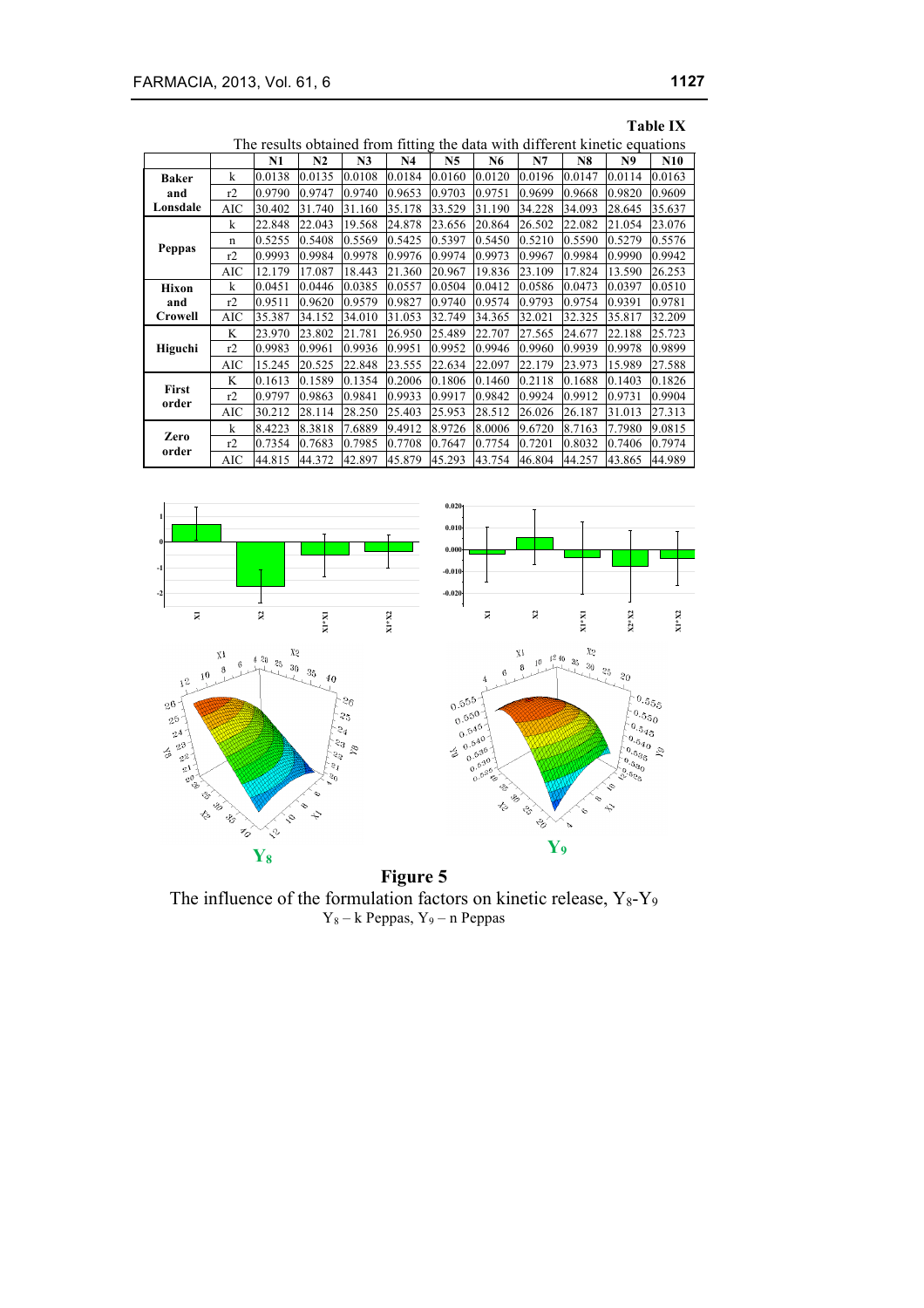$X_1$  and  $X_2$  formulation factors affect the k Peppas parameter, as shown by the analysis of the coefficients. The influence of the formulation factors on the parameter k Peppas is similar to their influence on the *in vitro* release of metoprolol.

Surelease concentration  $(X_1)$  has a directly proportional effect on k Peppas parameter: increasing the amount of the granulation polymer increases the release percentage of metoprolol and also k Peppas value. The results achieved by other researchers are similar, showing that k Peppas release constant decreases with increased polymer concentration (Kollidon SR) [22].

Methocel concentration  $(X_2)$  has an inversely proportional effect on k Peppas parameter and on metoprolol release, respectively: increasing HPMC K100 M concentration, decreases the k Peppas value and also the metoprolol release. The effect of  $X_2$  factor is stronger in intensity compared to the  $X_1$  factor and the intensity of  $X_2$  factor influence is linear in the experimental field. Unlike  $X_2$ , the intensity of  $X_1$  factor influence is not linear in the experimental field. For low Methocel percentages, the intensity increases with the increase of the granulation polymer concentration, whereas at high Methocel percentages, the intensity is maximum around 8%, after which the intensity of the influence decreases. There are no interactions between the formulation factors studied. No correlation was found between the formulation factors studied and n Peppas parameter, meaning that n Peppas parameter does not depend on the formulation factors studied.

Based on information from the literature, drug kinetic release from HPMC matrix tablets is complex. It is based on swelling, diffusion and erosion processes and on Korsmeyer-Peppas mathematical model [23,24]. The release from HPMC matrix tablets occurs in three stages: the entering of the dissolution medium inside the matrix (hydration) represents the first stage; the second stage is the swelling and concurrent or subsequent matrix erosion; the transport of the dissolved drug through the hydrated polymer or the matrix fragments transport to the dissolution medium represents the third stage [1-4,6]. The drug release from the tablets prepared with the two polymers (HPMC K 100M and Surelease) occurs after a Higuchi model. The best linearity was obtained for the Higuchi model, indicating that the drug release from the matrix occurs as a process dependent on the square root of time, based on Fick diffusion. Similar results were achieved by other researchers. Harris et al. found that the release kinetics of ibuprofen from HPMC matrix corresponds to the Higuchi model [17], but regarding the *n*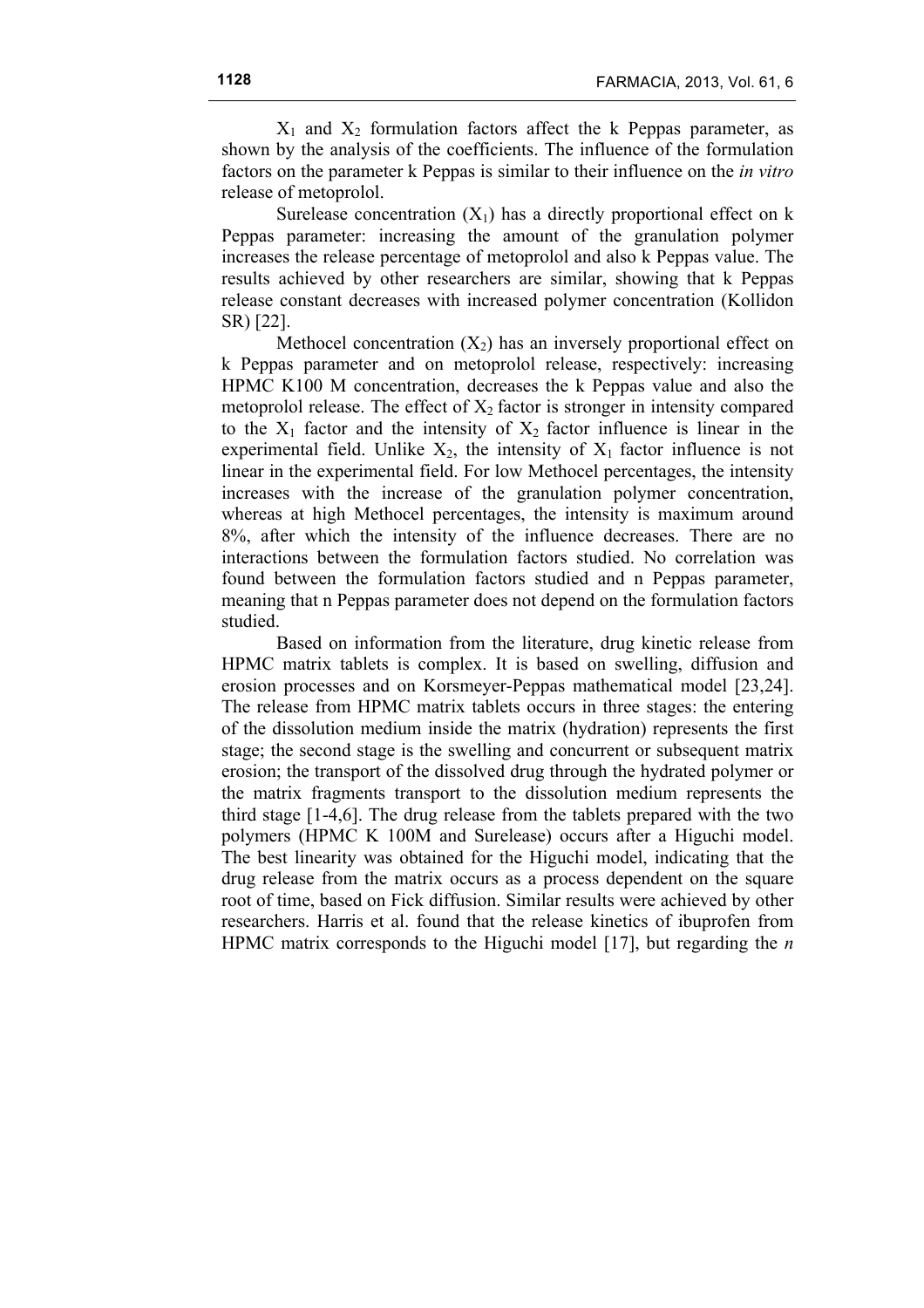Peppas value, the release mechanism cannot be estimated with certainty, due to a complex mechanism of swelling, diffusion and erosion [16].

#### **Conclusions**

Methocel amount  $(X_2)$  and Surelease amount  $(X_1)$  influence the percentage of the drug released during the 12 hours: increasing the percentage of Surelease leads to the increase of the percentage of the released drug and increasing the percentage of Methocel leads to the decrease of the percentage of the released drug.

The percentage of Surelease  $(X_1)$  has no influence on drug release at 1, 2, 4 hours, it appears only at 3, 6, 8 and 12 hours; in contrast with Surelease, the influence of Methocel K100 M concentration is almost the same at all sampling times.

The release is influenced by metoprolol diffusion and the erosion of the matrix, this being proven by the fact that the kinetic release of all studied formulations fitted best with Peppas model.

No correlation was found between the studied formulation factors (Methocel amount and Surelease amount) and the n Peppas parameter, suggesting that this parameter is not influenced by the studied formulation factors.

#### **References**

- 1. Thakkar VT, Shah PA, Soni TG, Parmar MY, Gohel MC, Gandhi TR. Goodness-of-Fit Model-Dependent Approach for Release Kinetics of Levofloxacin Hemihydrates Floating Tablet. *Dissolution Technologies* 2009, 16(1), 35-39.
- 2. Grassi M, Grassi G. Mathematical Modelling and Controlled Drug Delivery: Matrix Systems. *Current Drug Delivery* 2005, 2, 97-116.
- 3. Gohel MC, Panchal MK, Jogani VV. Novel Mathematical Method for Quantitative Expression of Deviation from Higuchi Model. *AAPS PharmSciTech* 2000, 1(4), article 31.
- 4. Frenning G. Theoretical analysis of the release of slowly dissolving drugs from spherical matrix systems. *Journal of Controlled Release* 2004, 95, 109-117.
- 5. Tomuta I, Leucuta SE. The influence of formulation factors on the kinetic release of metoprolol tartrate from prolong release coated minitablets. *Drug Development and Industrial Pharmacy,* 2007, 33(10), 1071-1077.
- 6. Siepmann F, Siepmann J, Walther M, MacRae RJ,Bodmeier R. Polymer blends for controlled release coatings. *Journal of Controlled release* 2008,125, 1-15.
- 7. Mircia E, Sipos E, Imre S, Avrigeanu V, Hancu G, Iantovics B, Balaci T, New modified release tablets with pentoxifylline based on lipophilic matrix. Note 1. Formulation, physical study and determination of dissolution profiles of the active substance from the proposed formulations, *Farmacia*, 2012, 60(2), 218-226
- 8. Mehta RY, Tiwari SB, Cabelka T, Bernthal H, Farrel TP, Rajabi-Siahboomi A. The Utility of Ultra-High Viscosity Hypromellose in Extended Release Matrix Formulations. *Technical NotesColorcon*,2010.
- 9. Rahman M, Ahsan Q, Kumar Jha M, Rahman Moghal M, Rahman H. Development and invitro evaluation of sustained release matrix tablets of Salbutamol sulphate using Methocel